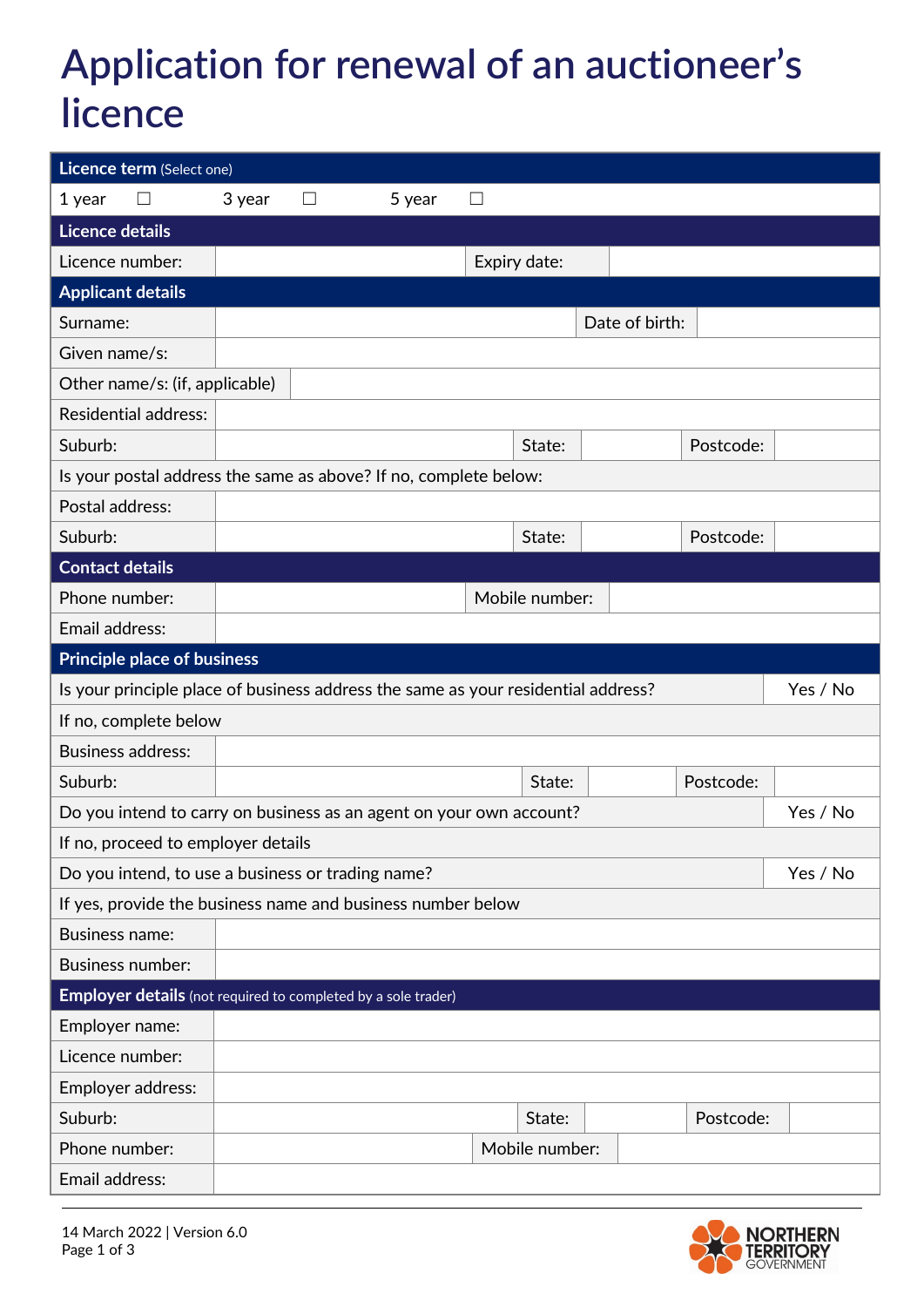| <b>Disclosures</b>                                                                                                                                                                                                                                                                                                                                                                                                                                                                         |          |  |  |  |  |  |
|--------------------------------------------------------------------------------------------------------------------------------------------------------------------------------------------------------------------------------------------------------------------------------------------------------------------------------------------------------------------------------------------------------------------------------------------------------------------------------------------|----------|--|--|--|--|--|
| In the last 12 months have you ever been refused a licence under a corresponding law?                                                                                                                                                                                                                                                                                                                                                                                                      | Yes / No |  |  |  |  |  |
| If yes, please provide details below                                                                                                                                                                                                                                                                                                                                                                                                                                                       |          |  |  |  |  |  |
| In the last 12 months have you been disqualified from holding a licence under corresponding<br>law or have you had a licence suspended?                                                                                                                                                                                                                                                                                                                                                    | Yes / No |  |  |  |  |  |
| If yes, please provide details below                                                                                                                                                                                                                                                                                                                                                                                                                                                       |          |  |  |  |  |  |
| Are you an undischarged bankrupt?                                                                                                                                                                                                                                                                                                                                                                                                                                                          | Yes / No |  |  |  |  |  |
| If yes, please provide details below                                                                                                                                                                                                                                                                                                                                                                                                                                                       |          |  |  |  |  |  |
| Are you the holder of a NT real estate or business agent's licence or agent's representative<br>registration?                                                                                                                                                                                                                                                                                                                                                                              | Yes / No |  |  |  |  |  |
| If yes, please provide licence/registration number below                                                                                                                                                                                                                                                                                                                                                                                                                                   |          |  |  |  |  |  |
| Have you in the last 10 years been convicted of any offence in the NT, another State or<br>Territory?                                                                                                                                                                                                                                                                                                                                                                                      |          |  |  |  |  |  |
| If yes, please provide details below                                                                                                                                                                                                                                                                                                                                                                                                                                                       |          |  |  |  |  |  |
| <b>Applicant declaration</b>                                                                                                                                                                                                                                                                                                                                                                                                                                                               |          |  |  |  |  |  |
| I, (full name):                                                                                                                                                                                                                                                                                                                                                                                                                                                                            |          |  |  |  |  |  |
| Of: (address)                                                                                                                                                                                                                                                                                                                                                                                                                                                                              |          |  |  |  |  |  |
| Solemnly and sincerely declare that:<br>All statements and information contained in this application are true and correct to the best of my<br>knowledge by virtue of the Oaths, Affidavits and Declarations Act 2010; and<br>I have read and understood the information contained in this application;<br>$\bullet$<br>The declaration is true and correct; and<br>$\bullet$<br>I know that it is an offence to make a declaration that is false in any material particular.<br>$\bullet$ |          |  |  |  |  |  |
| This declaration is made at: (location)<br>on: (date)                                                                                                                                                                                                                                                                                                                                                                                                                                      |          |  |  |  |  |  |
| Applicant signature:                                                                                                                                                                                                                                                                                                                                                                                                                                                                       |          |  |  |  |  |  |
| Note: Under the Oaths, Affidavits and Declarations Act 2010 a person wilfully making a false statement or<br>altering a statement, in a statutory declaration is guilty of a crime and is liable to a penalty or imprisonment,<br>or both.                                                                                                                                                                                                                                                 |          |  |  |  |  |  |